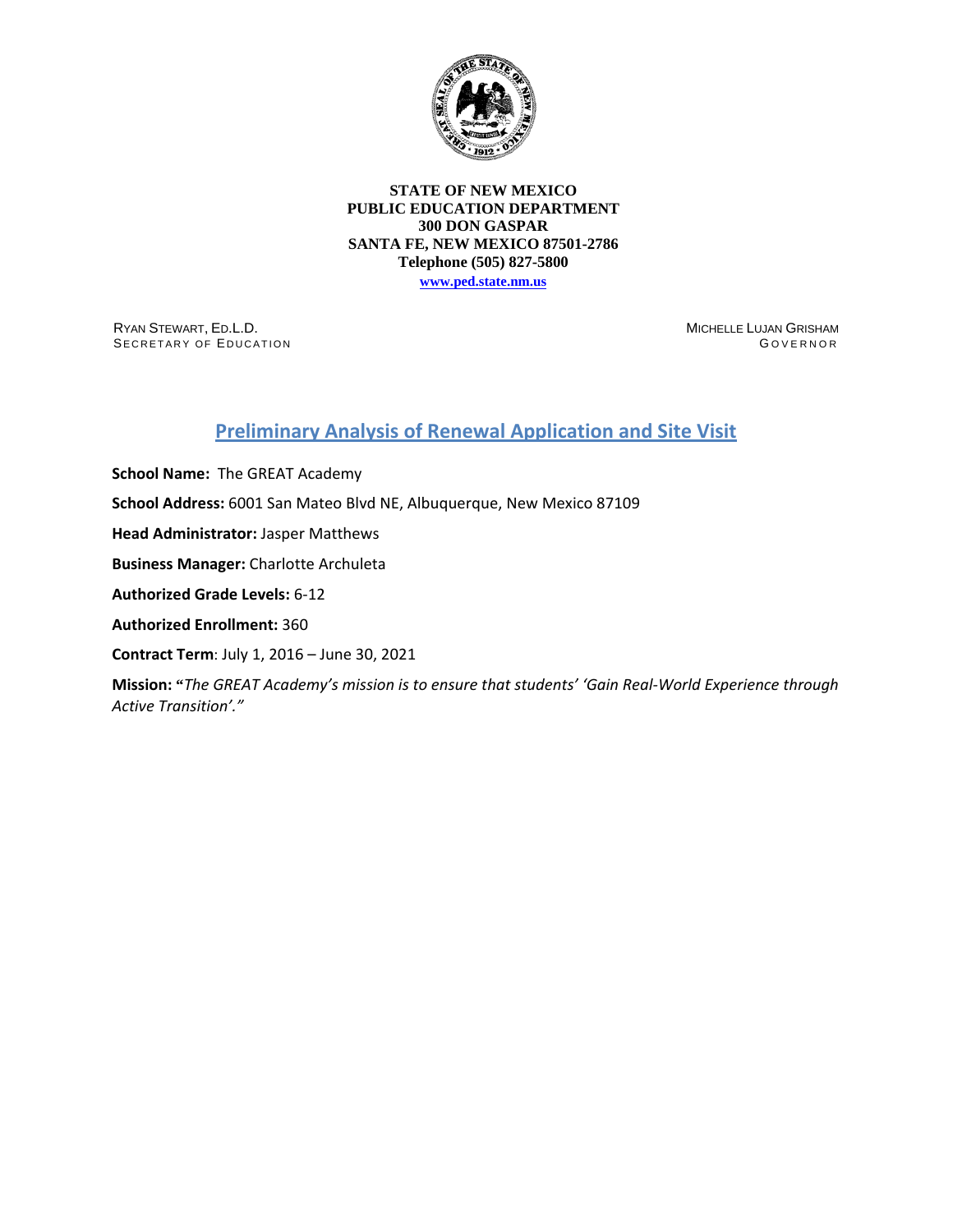Analysis of Renewal Application and Site Visit November 2020 Page **2** of **7**

## *Summary of Performance*

*Academic*. The school's academic performance has been evaluated under two different accountability systems throughout the term of its contract; A-F School Grading Report in school years 2016-2017 and 2017-2018 & the New Mexico System of School Support and Accountability in school years 2018-2019 and 2019-2020.

The GREAT Academy's (TGA) academic performance evidences a decline in reading and math proficiency rates between school years 2016-17 to 2017-18 and slight improvement between school years 2017-18 to 2018-19. (Reading proficiency rates were 27%, 11%, and 21% consecutively; math proficiency rates were 13%, 7% and 8%.) In 2018-19, TGA demonstrated a 21% reading proficiency compared to the State's 34% overall reading proficiency rate, while the school's math proficiency rate was 8% compared to the State proficiency rate of 21%.

The school's Overall Academic Performance during the contract term was a **C** *letter grade*, **D** *letter grade* (a decrease of 8.91 points), and **Traditional Support School** designation, respectively. The overall points earned in 2018-2019 was 40, placing the school in the lowest 25% of high schools (and of all public schools) in the state.

The school received an overall "*Falls Far Below Standard*" rating on its mission specific goal(s) during the first year of its contract (2016-2017), and an overall "*Does Not Meets Standard*" rating on its mission specific goals in 2017-2018. Though the school earned an overall "*Falls Far Below Standard*" rating on its mission specific goals during the 2018-19 academic year, please note, the school received a "*Meets Standard*" individual rating for its reading growth and proficiency mission-goal and an "*Exceeds Standard*" individual rating for its math growth and proficiency mission-goal.

Pending the charter contract renewal decision, the Charter School Division will recommend that the school be required to implement a rigorous academic improvement plan, approved by the Public Education Commission.

*Financial*. Over the course of the contract, the school received 11 audit findings derived from published audited financial statements from 2016-2017 through 2018-2019. The findings consist of two (2) repeat findings, three (3) material weakness, three (3) significant deficiency and five (5) noncompliance/other matter. In the most recent reporting year, 2018-2019, the school received seven (7) audit findings consisting of three (3) material weakness, one (1) significant deficiency and three (3) noncompliance/other matter, two (2) were repeat findings. The school's audit finding results include findings received on behalf of the school's foundation, considered a component unit of the school. In 2018-2019 the foundation is responsible for two (2) of the material weaknesses and one (1) other matter finding as well as one (1) repeat finding mentioned previously.

TGA is on a quarterly reporting schedule with the PED School Budget Bureau. The Business Manager is responsive to requests and reports are submitted in a timely manner. However, School Budget Bureau has advised that there are ongoing concerns related to the lease agreement, which are being reviewed by PED.

TGA has experienced steady decreases in membership throughout the contact. Anticipated membership growth in the current fiscal year has not materialized as evidenced by the first reporting period. This is a concern because the school will likely see funding adjustments to accommodate for this decrease.

The school's operational expenses have exceeded its operational revenue in two of the four years, which has been absorbed by a healthy cash balance. These expenditures may be due to lack of adjustment in response to dropping enrollment. School leadership will need to make changes in spending to prioritize the amount spent on instructional costs to meet legislative requirements (as outlined in HB 002, page 180).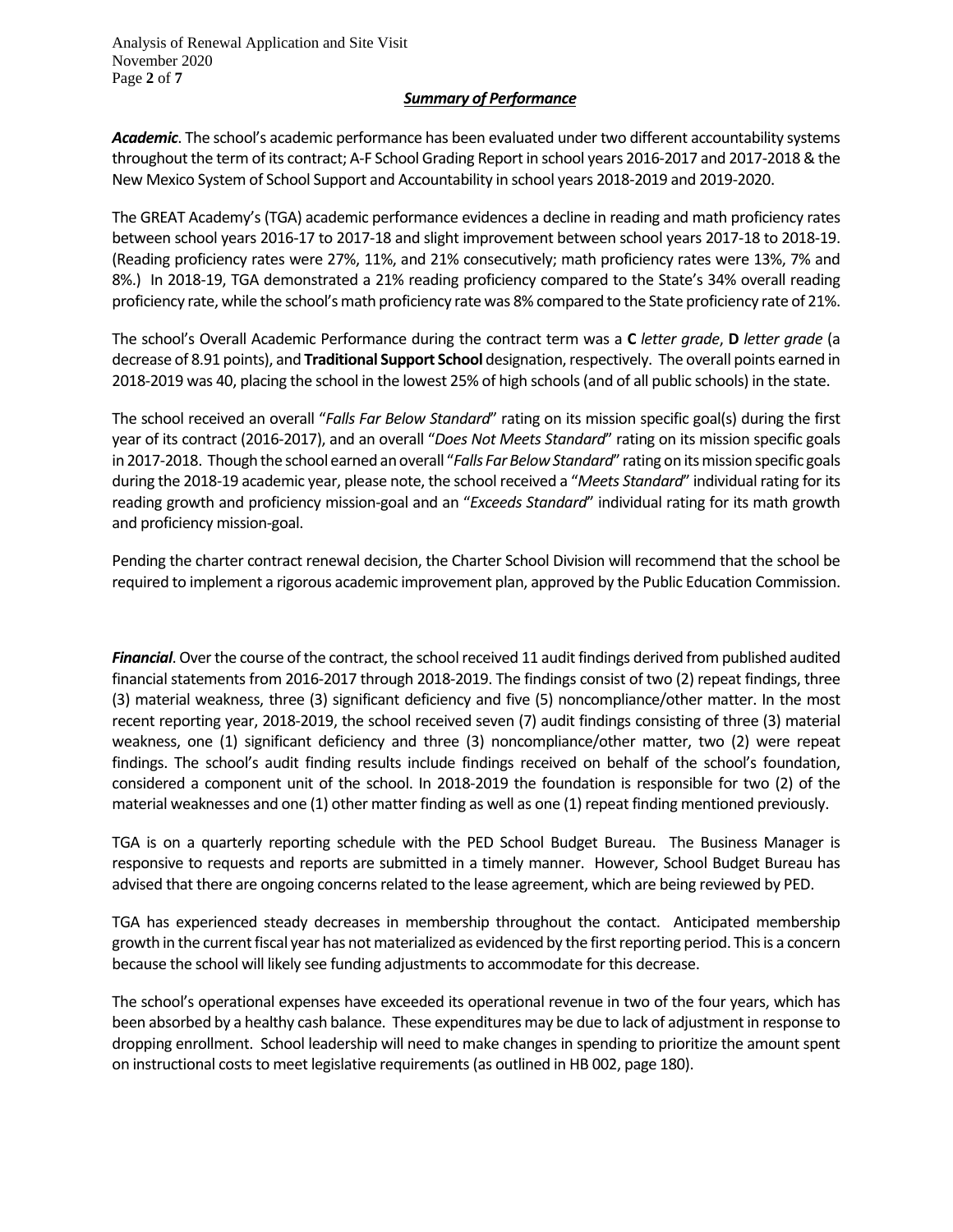Analysis of Renewal Application and Site Visit November 2020 Page **3** of **7**

Pending the charter contract renewal decision and results of pending reviews, the Charter School Division will recommend that the school be required to provide updates and address the financial concerns, if so directed by the Public Education Commission.

*Organizational.* During the most recent year evaluated (2019-20), the school received two (2) "*Falls Far Below Standard*" ratings in the Business Management and Oversight: meeting financial reporting compliance requirements & Business Management and Oversight: following generally accepted accounting principles indicators. In fact, the school has received such rating in the Business Management and Oversight: meeting financial reporting compliance requirements indicator for three (3) of the four (4) academic years evaluated within the contract term, as a result of significant or repeated/multi-year audit finding(s). Further, TGA received seven (7) "*Working to Meet Standard*" ratings for the most recent year evaluated (2019-20); four (4) of which were repeated "*Working to Meet Standard*" ratings from the previous academic year (2018-19).

Though the school's organizational framework evidences consistent "*Working to Meet Standard*" ratings over the course of the contract term, it should be noted that the school is responsive in addressing compliance concerns that are identified through the annual site visit process.

Pending the charter contract renewal decision, the Charter School Division will recommend that the school be required to implement a rigorous organizational improvement plan approved by the Public Education Commission, including but not limited to addressing the needs of students with disabilities.

| <b>PART A:</b> | Data analysis provided by CSD<br>Please see Part A - Summary Data Report based on accountability and reporting data from Current Charter<br>Contract term                                                                                                                                                                                                                                                                                                                                                           |
|----------------|---------------------------------------------------------------------------------------------------------------------------------------------------------------------------------------------------------------------------------------------------------------------------------------------------------------------------------------------------------------------------------------------------------------------------------------------------------------------------------------------------------------------|
| <b>PART B:</b> | Progress Report provided by the School<br>Please see Part B for the school's self-report on the progress of meeting the academic performance, financial<br>compliance and governance responsibilities of the charter school, including achieving the goals, objectives,<br>student performance outcomes, state standards of excellence and other terms of the charter contract,<br>including the accountability requirements set forth in the Assessment and Accountability Act during the<br>Current Charter Term. |

| The PED team reviewed the school's Part B (Progress Report) and<br>conducted a renewal site visit on October 13, 2020. |                                                   |                               |  |  |
|------------------------------------------------------------------------------------------------------------------------|---------------------------------------------------|-------------------------------|--|--|
| Ratings are based on the rubric provided in the application.                                                           |                                                   |                               |  |  |
| <b>Section</b>                                                                                                         | <b>Indicator</b>                                  | <b>Final Rating</b>           |  |  |
| <b>ACADEMIC PERFORMANCE</b>                                                                                            |                                                   |                               |  |  |
| 1.a                                                                                                                    | Department's Standards of Excellence-             | <b>Failing to Demonstrate</b> |  |  |
|                                                                                                                        | Overall NM School Grade                           | <b>Substantial Progress</b>   |  |  |
|                                                                                                                        | 2016-2017: C letter-grade                         |                               |  |  |
|                                                                                                                        | 2017-2018: D letter-grade                         |                               |  |  |
|                                                                                                                        | NM System of School Support and Accountability    |                               |  |  |
|                                                                                                                        | 2018-2019: Traditional Support School designation |                               |  |  |
|                                                                                                                        | (lowest 25% of all schools)                       |                               |  |  |
|                                                                                                                        | 2019-2020: No data available for schools          |                               |  |  |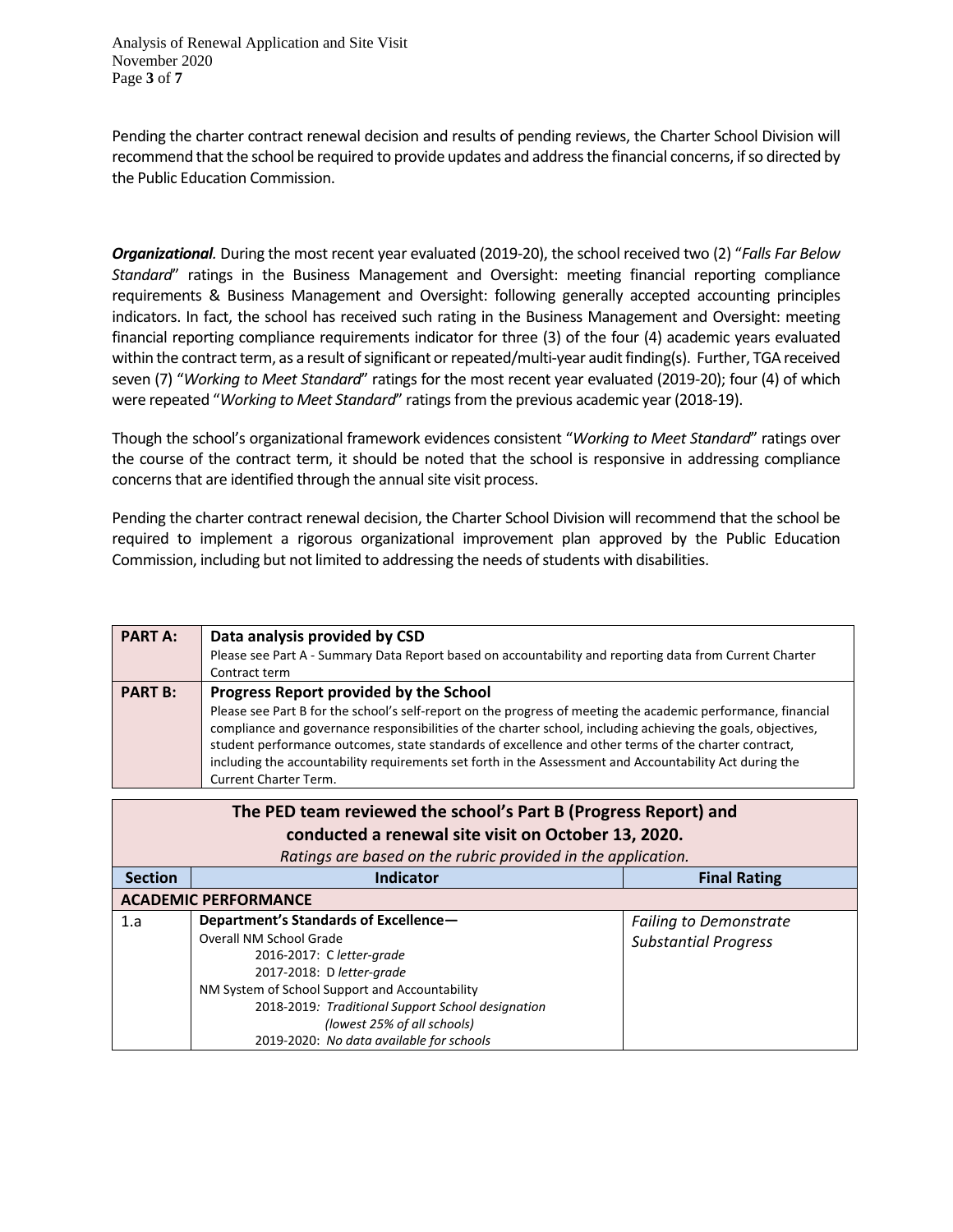## Analysis of Renewal Application and Site Visit November 2020

| 1.b | <b>Specific Charter Goals</b>                                            |                                                                              |                          |                                              |                        |                                            |                  |                               |
|-----|--------------------------------------------------------------------------|------------------------------------------------------------------------------|--------------------------|----------------------------------------------|------------------------|--------------------------------------------|------------------|-------------------------------|
|     |                                                                          |                                                                              |                          |                                              |                        |                                            |                  | <b>Failing to Demonstrate</b> |
|     |                                                                          | Schools that have met all of their school specific goals in each year of the |                          |                                              |                        |                                            |                  | <b>Substantial Progress</b>   |
|     | contract term do NOT provide a narrative.                                |                                                                              |                          |                                              |                        |                                            |                  |                               |
|     |                                                                          | Reading growth and proficiency:                                              |                          |                                              |                        |                                            |                  |                               |
|     |                                                                          | Math growth and proficiency:                                                 |                          |                                              |                        |                                            |                  |                               |
|     | <b>FINANCIAL COMPLIANCE</b>                                              |                                                                              |                          |                                              |                        |                                            |                  |                               |
| 2.a | <b>Audit</b>                                                             |                                                                              |                          |                                              |                        |                                            |                  |                               |
|     | Schools that have received no material weakness, significant deficiency, |                                                                              |                          |                                              |                        |                                            |                  | <b>Failing to Demonstrate</b> |
|     |                                                                          |                                                                              |                          |                                              |                        |                                            |                  | <b>Substantial Progress</b>   |
|     | or repeat audit findings in each of the annual audits during the term of |                                                                              |                          |                                              |                        |                                            |                  |                               |
|     | the contract do NOT complete this Section.                               |                                                                              |                          |                                              |                        |                                            |                  |                               |
|     | [Organizational Performance Framework 2a and 2b]                         |                                                                              |                          |                                              |                        |                                            |                  |                               |
|     | [Organizational Performance Framework 2a-2e]                             |                                                                              |                          |                                              |                        |                                            |                  |                               |
| 2.b | <b>Board of Finance</b><br><b>Meets the Standard</b>                     |                                                                              |                          |                                              |                        |                                            |                  |                               |
|     | Schools that have maintained all Board of Finance authority during the   |                                                                              |                          |                                              |                        |                                            |                  |                               |
|     | entire term of the contract do NOT complete this Section. If required to |                                                                              |                          |                                              |                        |                                            |                  |                               |
|     | complete this section, provide a narrative explaining the actions taken  |                                                                              |                          |                                              |                        |                                            |                  |                               |
|     | (improved practices and outcomes).                                       |                                                                              |                          |                                              |                        |                                            |                  |                               |
| 2c  | <b>Additional Financial Information</b>                                  |                                                                              |                          |                                              |                        |                                            |                  |                               |
|     |                                                                          |                                                                              |                          | <b>The GREAT Academy</b>                     |                        |                                            |                  |                               |
|     |                                                                          |                                                                              |                          | <b>MEMBERSHIP</b>                            |                        |                                            |                  |                               |
|     |                                                                          |                                                                              |                          | <b>Enrollment CAP</b>                        | 360                    |                                            |                  |                               |
|     |                                                                          |                                                                              |                          | 2021 Budgeted MEM                            | 158                    |                                            |                  |                               |
|     |                                                                          |                                                                              |                          | Actual 40D 10-01-2020                        | 115                    |                                            |                  |                               |
|     |                                                                          |                                                                              | <b>Funded Membership</b> | 223                                          | 167                    | 160                                        | 182              |                               |
|     |                                                                          |                                                                              |                          | OPERATIONAL EXPENSES vs. OPERATIONAL REVENUE |                        |                                            |                  |                               |
|     |                                                                          |                                                                              |                          | 2016-17                                      | 2017-18                | 2018-19                                    | 2019-20          |                               |
|     |                                                                          | <b>Direct Inst</b>                                                           | 1000                     | 816,526                                      | 555,081                | 547,431                                    | 622,136          |                               |
|     |                                                                          | <b>Student Sup</b>                                                           | 2100                     | 200,886                                      | 130,913                | 75,044                                     | 120,081          |                               |
|     |                                                                          | <b>Instrtnl Sup</b><br>Central Admir                                         | 2200<br>2300             | 6,828<br>219,902                             | 460<br>371,706         | 3,334<br>384,886                           | 2,352<br>430,382 |                               |
|     |                                                                          | <b>School Admir</b>                                                          | 2400                     | 234,743                                      | 30,368                 | 61,469                                     | 12,163           |                               |
|     |                                                                          | Central Svcs                                                                 | 2500                     | 187,968                                      | 136,321                | 218,136                                    | 185,391          |                               |
|     |                                                                          | Maint/Ops                                                                    | 2600                     | 499,320                                      | 236,425                | 519,682                                    | 253,903          |                               |
|     |                                                                          | <b>Food Svc</b>                                                              | 3100                     | 11,175                                       | 0                      | 0                                          | 3,562            |                               |
|     |                                                                          | Other                                                                        | other                    | $\mathbf 0$                                  | 13,575                 | 17,681                                     | 8,401            |                               |
|     |                                                                          | <b>Total Operting Exp</b><br><b>Total Operational Rev</b>                    |                          | 2,177,349<br>1,843,134                       | 1,474,848<br>1,612,778 | 1,827,663 1,638,371<br>1,734,935 1,841,144 |                  |                               |
|     |                                                                          | <b>Surplus</b>                                                               |                          | (334, 214)                                   | 137,930                | (92, 728)                                  | 202,773          |                               |
|     |                                                                          | Year End CASH balance reported to PE                                         |                          | 287,144                                      | 443,618                | 333,642                                    | 536,415          |                               |
|     |                                                                          |                                                                              |                          |                                              |                        |                                            |                  |                               |
|     |                                                                          | <b>DISTRIBUTION OF EXPENSES</b>                                              |                          |                                              |                        |                                            |                  |                               |
|     |                                                                          | <b>Instructional Cost</b>                                                    |                          | 1,024,240                                    | 686,454                | 625,808                                    | 744,569          |                               |
|     |                                                                          | % of total operating exp                                                     |                          | 47%                                          | 47%                    | 34%                                        | 45%              |                               |
|     |                                                                          | Per student membership                                                       |                          | \$4,593                                      | \$4,111                | \$3,911                                    | \$4,102          |                               |
|     |                                                                          | <b>Admin Support</b><br>% of total operating exp                             |                          | 642,613<br>30%                               | 538,395<br>37%         | 664,491<br>36%                             | 627,936<br>38%   |                               |
|     |                                                                          | Per student membership                                                       |                          | \$2,882                                      | \$3,224                | \$4,153                                    | \$3,460          |                               |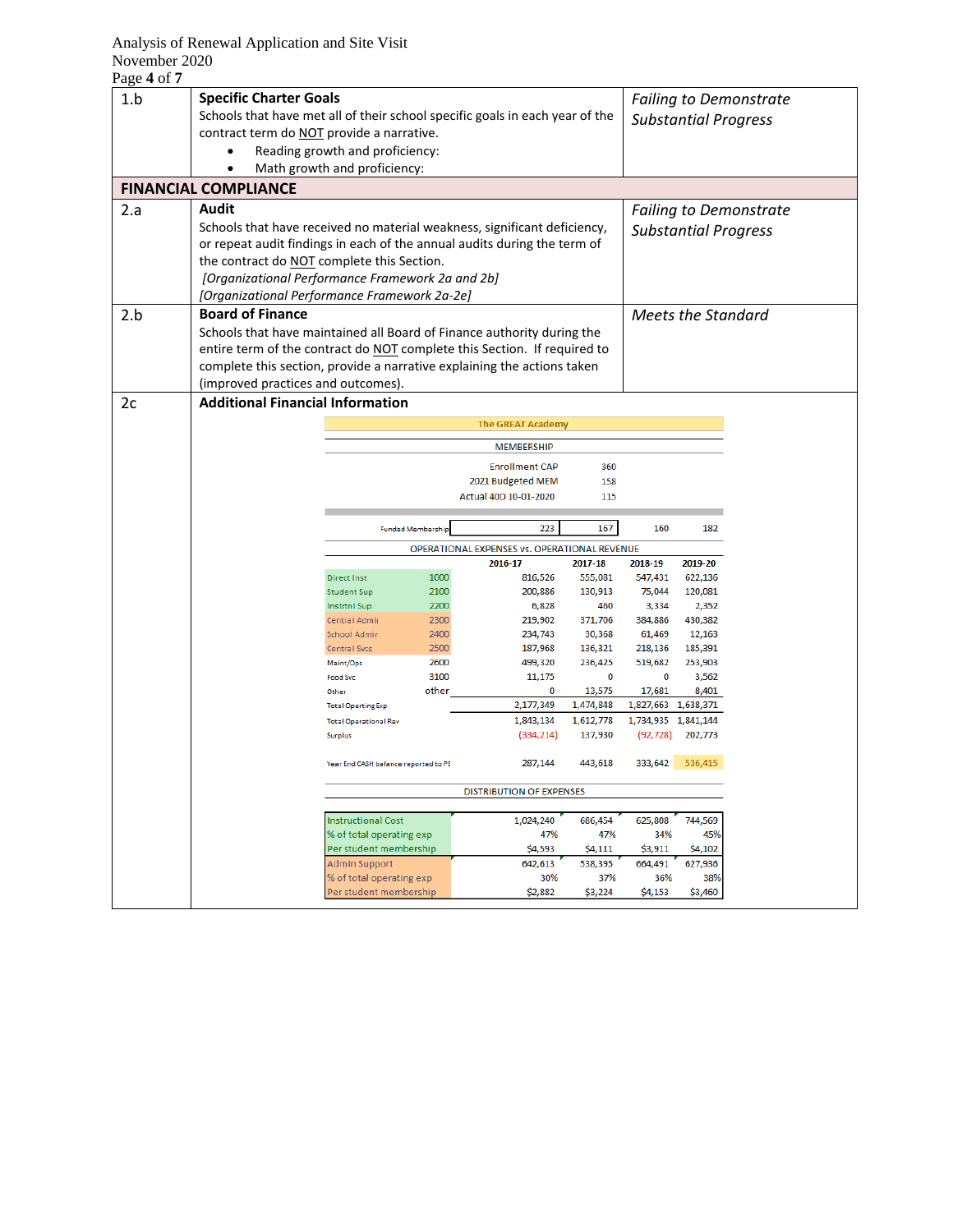|     | <b>CONTRACTUAL, ORGANIZATIONAL, AND GOVERNANCE</b>                                                                                                                                                                                                                                                                                                                                                                                                                                                                                                                                                                                                                                                                                                                                                                                                                                                                                                                                                                                                                                                                                                                                                                                                                     |                                                              |  |  |  |  |
|-----|------------------------------------------------------------------------------------------------------------------------------------------------------------------------------------------------------------------------------------------------------------------------------------------------------------------------------------------------------------------------------------------------------------------------------------------------------------------------------------------------------------------------------------------------------------------------------------------------------------------------------------------------------------------------------------------------------------------------------------------------------------------------------------------------------------------------------------------------------------------------------------------------------------------------------------------------------------------------------------------------------------------------------------------------------------------------------------------------------------------------------------------------------------------------------------------------------------------------------------------------------------------------|--------------------------------------------------------------|--|--|--|--|
| 3.a | <b>Material Terms</b><br>All schools must provide a response for this section of the application.<br>The school provides two (2) sessions a day between the hours of<br>$\bullet$<br>0900 am and 900 pm. 9:00 am -5:00 pm for grades 6th - 10th and<br>1:00 - 9:00 pm for 11th and $12^{th}$ graders.<br>The school provided an adult reengagement program as full time<br>$\bullet$<br>students. However, due to changes in legislation regarding funding<br>for adult learners, the school no longer provides this option.<br>The school offers all teachers and instructional staff no less than 75<br>$\bullet$<br>hours of professional development during the school year.<br>The GREAT Academy will provide a Parent Information Night event<br>$\bullet$<br>at least six (6) times each school year.<br>The school follows five (5) core principles for day students: virtual<br>$\bullet$<br>learning,<br>academic<br>improvement plans,<br>service<br>learning,<br>leadership/character education and pathways to success.<br>Virtual learning is done through the on-line curriculum<br>$\circ$<br>Each student has an academic improvement plan/enrichment<br>$\circ$<br>plan<br>Every student participates in at least 6 service learning activities<br>O | <b>Meets the Standard</b>                                    |  |  |  |  |
|     | Every student that attends both 9th and 10th grade will take the<br>$\circ$<br>leadership/character education course<br>Every 10th grader selects and follows either a college career<br>$\circ$<br>pathway or college/career readiness pathway during their time                                                                                                                                                                                                                                                                                                                                                                                                                                                                                                                                                                                                                                                                                                                                                                                                                                                                                                                                                                                                      |                                                              |  |  |  |  |
|     | at the school.                                                                                                                                                                                                                                                                                                                                                                                                                                                                                                                                                                                                                                                                                                                                                                                                                                                                                                                                                                                                                                                                                                                                                                                                                                                         |                                                              |  |  |  |  |
| 3.b | <b>Organizational Performance Framework</b><br>Schools that do not have any repeated "working to meet" ratings or any<br>"falls far below" ratings on the most recent organizational performance<br>framework evaluation do NOT complete this Section.<br>[Organizational Performance Framework 1b-1g, 4a-4c, and 5a-5c]<br>[Organizational Performance Framework 1b-1f, 4a-4e, and 5a-5d]                                                                                                                                                                                                                                                                                                                                                                                                                                                                                                                                                                                                                                                                                                                                                                                                                                                                             | <b>Failing to Demonstrate</b><br><b>Substantial Progress</b> |  |  |  |  |
|     | Any OCR complaints or formal special education complaints, identify<br>those, provide all communication related to those, and describe the<br>current status in an Appendix, referenced in narrative by name.<br>A formal Special Education Complaint (C1617-01) by a parent,                                                                                                                                                                                                                                                                                                                                                                                                                                                                                                                                                                                                                                                                                                                                                                                                                                                                                                                                                                                          |                                                              |  |  |  |  |
|     | dated July 2016, led to a Corrective Action Plan that was closed<br>01 MAR 2018.                                                                                                                                                                                                                                                                                                                                                                                                                                                                                                                                                                                                                                                                                                                                                                                                                                                                                                                                                                                                                                                                                                                                                                                       |                                                              |  |  |  |  |
| 3.c | A letter from the NM Attorney General, dated July 10, 2020,<br>contains two allegations: (1) the school 'double-billed' for time<br>of one high-level staff member serving in two capacities<br>simultaneously and (2) inappropriate use of school vehicles for<br>personal use. The letter requested a response on or before July<br>23, 2020. The school provided a statement and materials, along<br>with a letter from the school's legal counsel, dated August 13,<br>2020. According to the office of the NM Attorney General, this<br>matter is still under review, waiting upon a response from the<br>GREAT Academy on follow-up questions.<br><b>Governance Responsibilities</b>                                                                                                                                                                                                                                                                                                                                                                                                                                                                                                                                                                             | <b>Meets the Standard</b>                                    |  |  |  |  |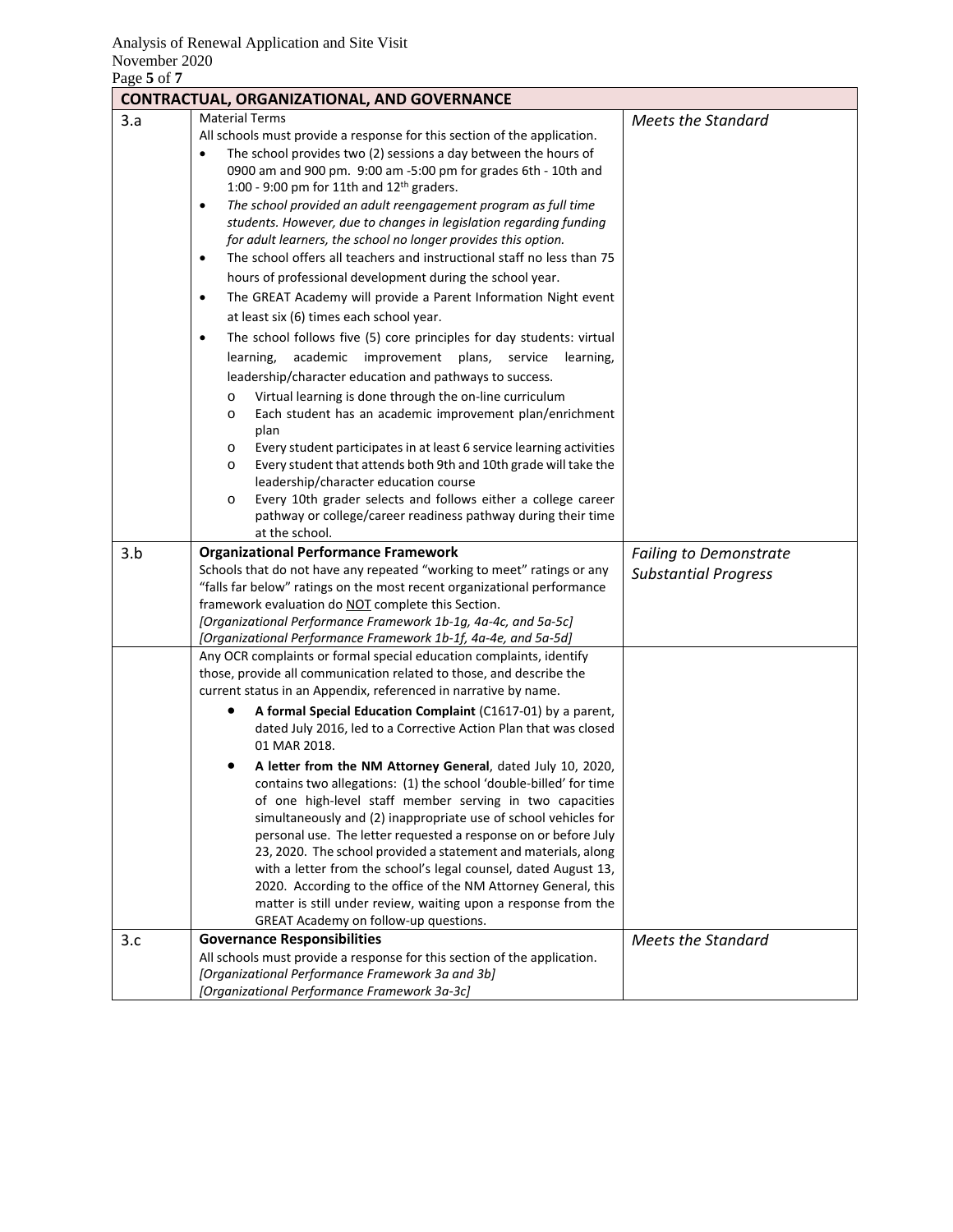Parts C, D, and E were provided by the school as part of the renewal application.

| <b>PART C:</b> | <b>Financial Statement</b>                                                                                                   |  |  |  |  |  |  |
|----------------|------------------------------------------------------------------------------------------------------------------------------|--|--|--|--|--|--|
|                | A financial statement that discloses the costs of administration, instruction and other spending categories for              |  |  |  |  |  |  |
|                | the charter school that is understandable to the general public that allows comparison of costs to other                     |  |  |  |  |  |  |
|                | schools or comparable organizations and that is in a format required by the department.                                      |  |  |  |  |  |  |
| <b>PART D</b>  | <b>Petitions</b>                                                                                                             |  |  |  |  |  |  |
|                | A petition in support of the charter school renewing its charter status signed by not less than sixty-five<br>$\mathbf{1}$ . |  |  |  |  |  |  |
|                | percent of the employees in the charter school, with certified affidavit.                                                    |  |  |  |  |  |  |
|                | Number: 14 out of 14 Percentage: 100%                                                                                        |  |  |  |  |  |  |
|                | A petition in support of the charter school renewing its charter status signed by at least seventy-five<br>2.                |  |  |  |  |  |  |
|                | percent of the households whose children are enrolled in the charter school, with certified affidavit.                       |  |  |  |  |  |  |
|                | Number: 113 Percentage: 86%                                                                                                  |  |  |  |  |  |  |
| <b>PART E:</b> | <b>Description of the Charter School Facilities and Assurances</b>                                                           |  |  |  |  |  |  |
|                | A description of the charter school facilities and assurances that the facilities are in compliance with the                 |  |  |  |  |  |  |
|                | requirements of Section 22-8B-4.2 NMSA 1978.                                                                                 |  |  |  |  |  |  |
|                | A copy of the facility lease agreement as Appendix D<br>1.                                                                   |  |  |  |  |  |  |
|                | A narrative description of its facilities and attach the school's Facility Master Plan, if available, as<br>2.               |  |  |  |  |  |  |
|                | Appendix H                                                                                                                   |  |  |  |  |  |  |
|                | 3 <sub>1</sub><br>Attach a copy of the building E Occupancy certificate(s)                                                   |  |  |  |  |  |  |
|                | Dated: 11 AUG 2011 Maximum Occupancy (if listed): Not noted on certificate                                                   |  |  |  |  |  |  |
|                | Most recent facility NMCI Score 10.53% indicating that the school meets the requirements of<br>4.                            |  |  |  |  |  |  |
|                | Subsection C of 22-8B-4.2 NMSA 1978                                                                                          |  |  |  |  |  |  |
|                | If the charter school is relocating or expanding, provide assurances that the facilities comply with the<br>5.               |  |  |  |  |  |  |
|                | requirements of Section 22-8B-4.2 NMSA 1978                                                                                  |  |  |  |  |  |  |
|                | Public (Cert A)<br>Private (Cert B)<br>Foundation (Cert C)                                                                   |  |  |  |  |  |  |
| <b>PART F:</b> | <b>Amendment Requests</b>                                                                                                    |  |  |  |  |  |  |
|                | No amendment requests for the current contract term.                                                                         |  |  |  |  |  |  |